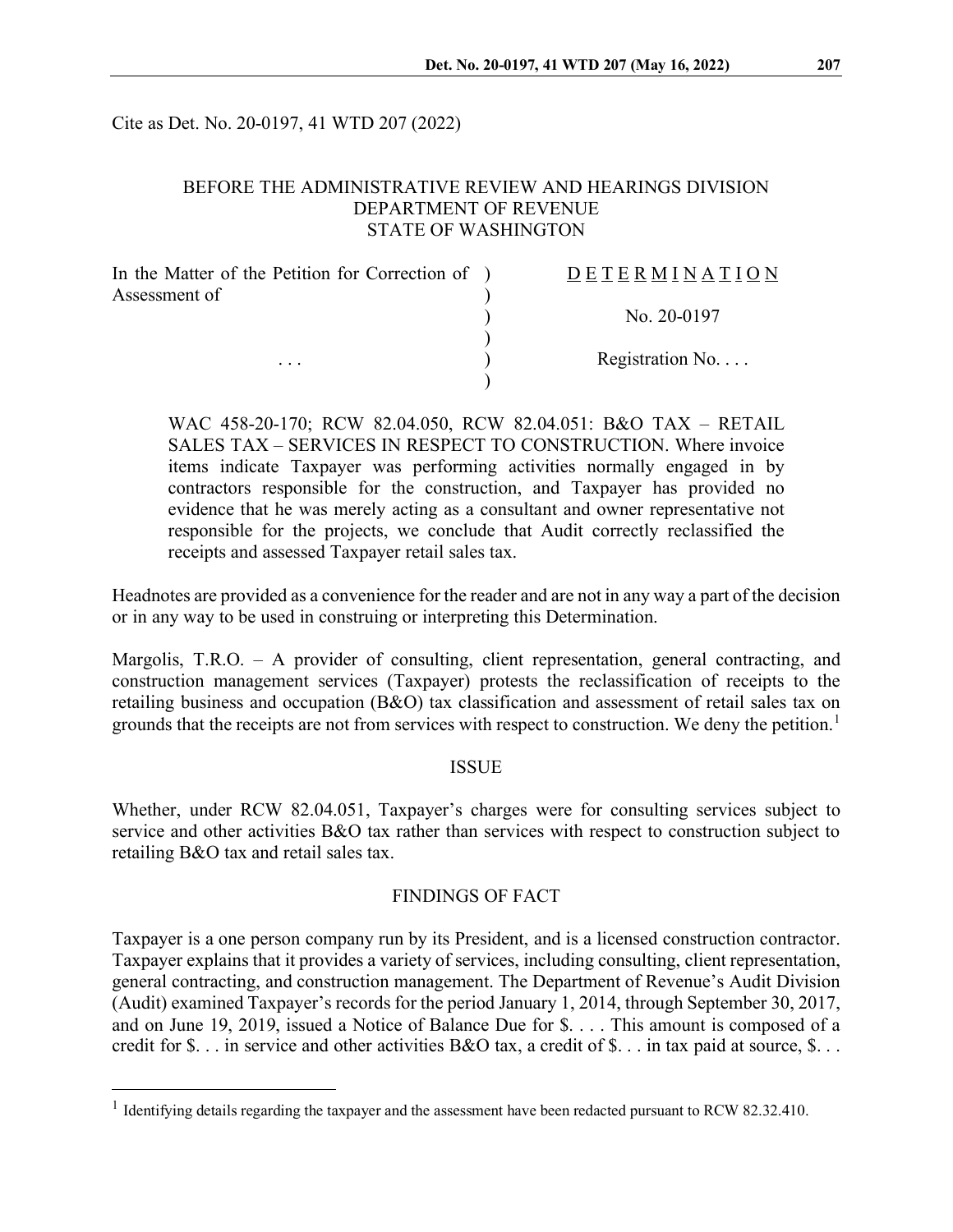in retailing  $B&O$  tax, \$... in retail sales tax, \$... in a delinquent return penalty, and \$... in interest, minus \$. . . in payment received.

Audit determined that most of the income reported under the service and other activities B&O tax classification was actually for services rendered with respect to construction, and the services were above and beyond mere consulting as stated on the various invoices. Audit reviewed each service/consulting invoice to determine the correct B&O tax classification, reclassified receipts to the retailing B&O tax classification, and assessed retail sales tax. Taxpayer selected and purchased materials during the consulting phase of the transaction, and consistently claimed the tax paid at source deduction to recoup retail sales tax paid at source. Taxpayer explained that it purchased the materials on behalf of its customers, leveraging business relationships and discounts.

Taxpayer provided a sample "Agreement for Construction Management and Consulting Services" and a sample "Construction Agreement." [Taxpayer's president] explained he signed the consulting contract with the client for phase 1 development of the design, and after the owner received the construction permit, got other bids, and decided to continue with Taxpayer for the construction, executed the Construction Agreement. [Taxpayer's president] explains that he collects and remits retail sales tax when he is responsible for the construction, but not when consulting, even when selecting materials to be used in the project. Taxpayer provided invoices and supporting documents, a sampling of which we discuss below.

Invoice  $\dots$  [#1], for Project  $\dots$  [#1], dated 10/22/2015, is titled  $\dots$  [Project #1], and lists 23 items for a total of \$. . . . The first 17 items list total dollar amounts measured by time spent that occurred between  $10/1$  and  $10/21$ , including " $10/17$  meeting with  $\dots$ ,  $\dots$ . Home Depot Fixtures selection;" "10/19 meeting with roofing contractor, review invoice, email, misc;" and "10/21, Meeting with . . . and . . . to finalize Playground contract and deposit, review roofing invoice." The last 5 dated items show specific material purchases, such as "10/11 Home Depot, \$. . . , \$. . . , \$. . . " for \$. . . . "10/12, Home Depot  $\$\dots$  " for  $\$\dots$ , and "10/17, Home Depot light Fixtures" for  $\$\dots$  Item #24 is for "B & O and overhead on purchases  $3\% \dots$ " for \$....<sup>[2](#page-1-0)</sup> Taxpayer asserts that its invoice is for consulting and acting as an owner representative with regards to a non-profit . . . community center, where the work was performed mostly by community members and volunteers.

Invoice . . . [#2], for Project . . . [#2], dated 05/23/2016, is titled . . . [Project #2], and lists 37 items for a total of \$. . . . Taxpayer is listed as the contractor for permits associated with the project. The first 24 items list total dollar amounts measured by time spent that occurred between 2/10 and 5/20, such as "2/10, Talking to subs for bids," "3/29, site Excav," and "4/22, site" for a "consulting" subtotal of \$. . . . Item #s 24-35 show specific item purchases, including purchases from other contractors and suppliers, such as "4/14 . . . [Contractor A]" for  $\$\ldots$ , "4/19, . . . [Contractor B]" for  $\$\dots$$ , and "4/17, ... [Contractor C]" for  $\$\dots$  ltem #36 is for "B & O and overhead on purchases 5%" for \$. . . . The 4/14 invoice from . . . [Contractor A] was billed to Taxpayer, and its \$. . . charge is for "[l]abor and materials for footings, walls, porch slab, rat slab, shop slab." The 4/19 invoice from . . . [Contractor B] references Taxpayer's President, and the \$. . . charge is for various construction materials. The 4/17 invoice from . . . [Contractor C] was billed

<span id="page-1-0"></span><sup>&</sup>lt;sup>2</sup> We note that the Washington Supreme Court has held that under RCW 82.04.500, even if disclosed, a seller is prohibited from recouping its B&O taxes by collecting a surcharge from customers in addition to its selling price. *Peck v. AT&T Mobility*, 174 Wn.2d 333, 340, 275 P.3d 304 (2012).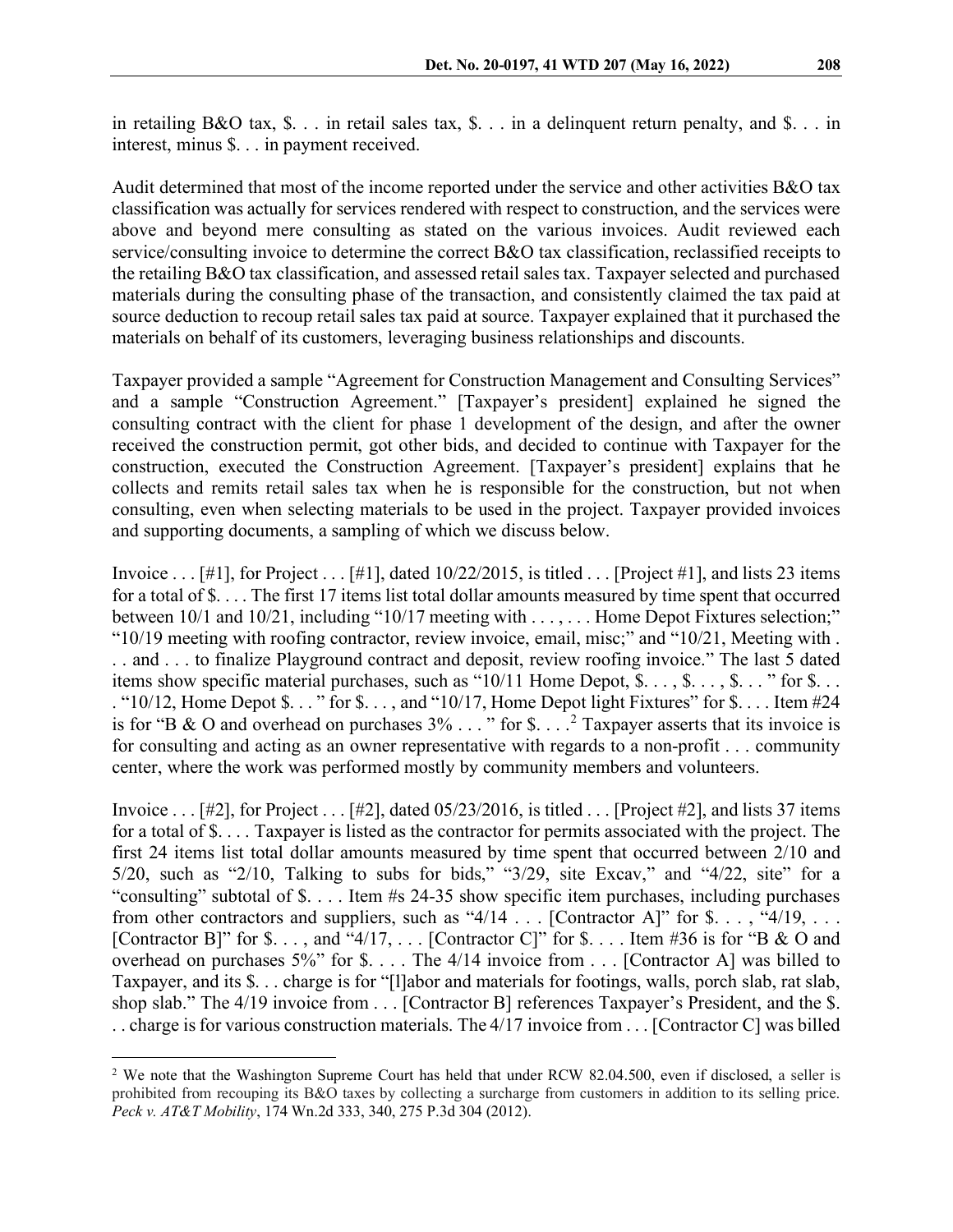to Taxpayer and President, and the \$. . . charge is for excavation work. [Taxpayer's president] asserts that his invoice is for consulting, explaining that . . . [the owner of Project #2] mostly gets its own permits, contractors, and subs; and Taxpayer was hired to be the owner representative, perform design and design review, select and buy materials, and sometimes pay contractors.

Invoice . . . [#3], for Project . . . [#3], dated 2/28/2017, is titled . . . [Project #3], and lists 14 items for a total of \$. . . . The first 12 items list total dollar amounts measured by time that occurred between 11/7 and 2/9, such as "11/10 Site meeting with Excavation Contractor," and "2/8, City Comments, contractors." The final two items are "11/22, . . . [Contractor D] \$. . . " for \$. . . , and "B&O and overhead on purchases 3% (\$. . . )" for \$. . . . The 11/22 invoice from The . . . [Contractor D] was billed to Taxpayer and President, and the charges are for printing/stapling services. Invoice  $\ldots$  [#4], also for Project  $\ldots$  [#3]2, dated 6/12/2017, lists 13 items for a total of \$.... The items are measured by time and occurred between 5/3 and 6/12, including "5/11, meeting, Sub contractors Coordination, misc," and "6/4, Meeting with . . . , Misc." Taxpayer asserts that these invoices are for phase 1 of the project, when Taxpayer worked on planning and design review, and met with architects and engineers; the owner was his own developer, and a permit was issued in July 2017 when phase 2 construction started.

Invoice . . . [#5], for Project . . . [#4], dated 10/31/2016, is titled . . . [Project #4] General Consulting, and lists 4 dated items for a total of \$. . . (after balance adjustment/credit and payments). Item #s 1, 2, and 4 list total dollar amounts measured by time and occurred between 8/19 and 9/21, as follows, ". . . 8/19: 1 Hr., 8/29: 2 Hrs., 9/13: 2 Hrs., Misc. 1 Hr. Total 6 Hrs. Meeting with . . . [Contractor E's] Restaurant supply, cabinet work, equipment installation;" "9/20" King County Health Permit;" and "9/21 King County Health Inspection." Item 3 is "9/20, King County Permit." [Taxpayer's president] asserts that he went shopping with this client, provided expertise, evaluated . . . [Contractor E's] restaurant supply proposal, helped the client apply for her King County Health Department permit, and met with [the client] to review proposals for cabinet work.

Invoice . . . [#6], for Project . . . [#5], dated 12/31/2016, is titled . . . [Project #5], and lists 30 items for a total of \$. . . . Items 1 through 7 list total dollar amounts measured by time, with columns designating hours as either "Consulting Hours" or "Construction Hours," that occurred between 5/31 and 12/28, . . . designated as 5 Consulting Hours and 4.25 Construction Hours, for \$. . . . Item numbers 9-29 show specific item purchases, including items from contractors and suppliers . . . . The invoice from . . . [Contractor F] is for a shower door, pull handle, and silicone, with all material and installation included. It was billed to President. Taxpayer explains that this invoice was for a mix of consulting and construction services; the client hired Taxpayer to consult regarding design; the client got materials from Taxpayer's account to get a discount and better pricing and reimbursed Taxpayer; and, only 23 hours of Taxpayer's time was related to construction.

#### ANALYSIS

Washington imposes B&O tax upon the privilege of engaging in business activities in this state. The measure of the tax as well as the tax rate vary depending upon the nature (or classification) of the activity. RCW 82.04.220. RCW 82.08.020 imposes retail sales tax on each retail sale in Washington. The seller must collect sales tax from the buyer and then remit the collected tax to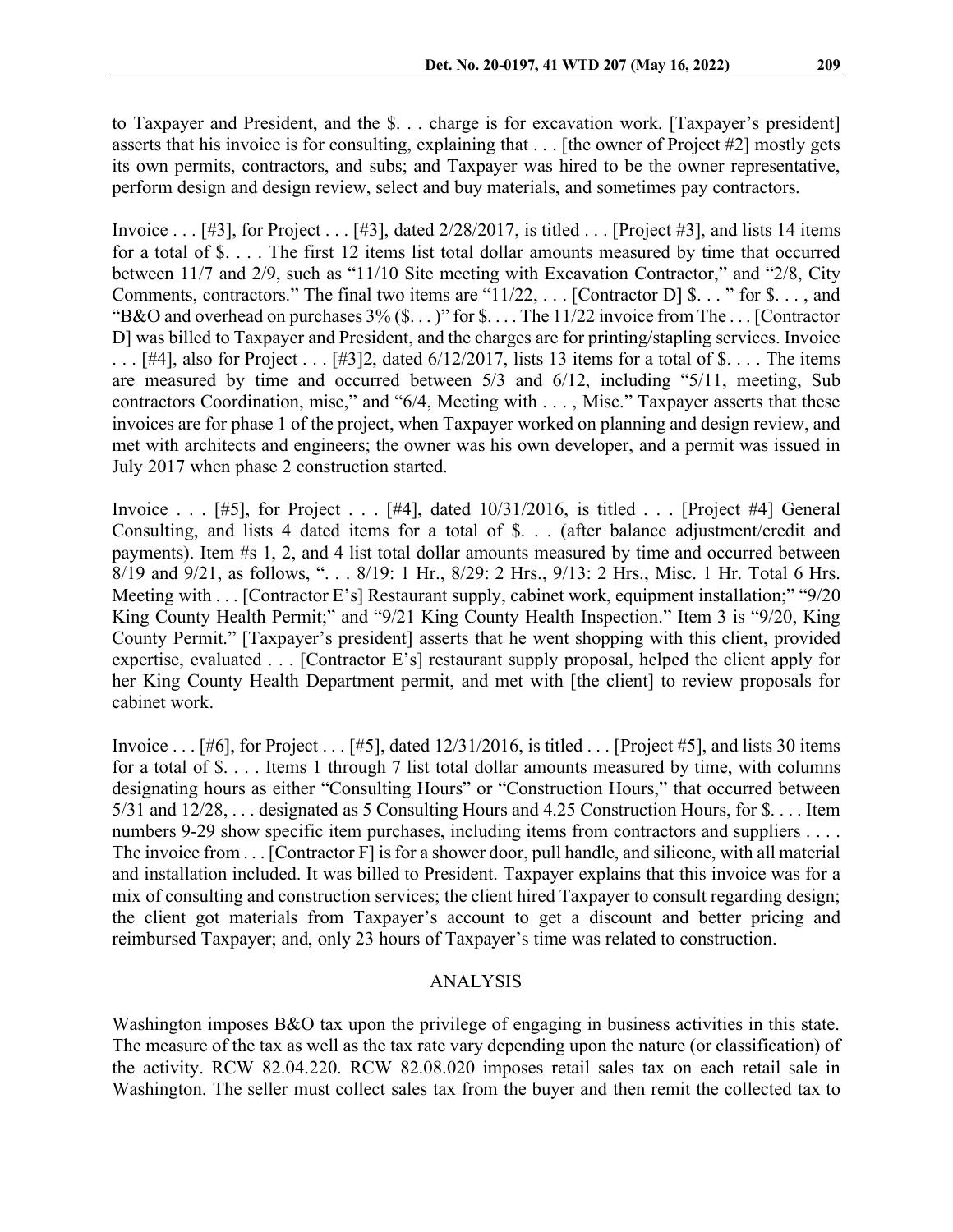the Department. RCW 82.08.050. If the seller fails to collect the tax, the seller must still pay the tax to the Department. RCW 82.08.050(3).

In general, a company constructing, repairing, or improving new or existing buildings for a consumer is required to collect retail sales tax from the consumer and to pay retailing B&O tax. RCW 82.04.050; WAC 458-20-170. In contrast, providing certain services, including professional services such as engineering or architectural design services, generally is not classified as a retail activity, but the company must pay service and other activities B&O tax on its gross income. RCW 82.04.290(2); WAC 258-20-224(2). However, under certain circumstances, a service ordinarily classified as a professional service is considered a retail service activity. In those circumstances, the gross receipts received for providing those services are subject to retailing B&O tax and the sale is subject to retail sales tax. RCW 82.04.050(2)(b); RCW 82.04.051(1); RCW 82.04.250; RCW 82.08.020(1).

RCW 82.04.050(2)(b) expressly provides that the term "retail sale" includes:

[T]he sale of or charge made for tangible personal property consumed and/or for labor or services rendered in respect to the following: . . . (b) the constructing, repairing, decorating, or improving of new or existing buildings or other structures under, upon, or above real property of or for consumers*,* including the installing or attaching of any article of tangible personal property therein or thereto, whether or not such personal property becomes a part of the realty by virtue of installation . . . .

(Emphasis added.)

RCW 82.04.051(1) clarifies that the term "services rendered in respect to" means:

[T]hose services that are directly related to the constructing, building, repairing, improving, and decorating of buildings or other structures and that are performed by a person who is responsible for the performance of the constructing, building, repairing, improving, or decorating activity. The term does not include services such as engineering, architectural, surveying, flagging, accounting, legal, consulting, or administrative services provided to the consumer of, or person responsible for performing, the constructing, building, repairing, improving, or decorating services.<sup>[3](#page-3-0)</sup>

RCW 82.04.051 does not define what it means to be "directly related" to the constructing. "Words in a statute are given their ordinary and common meaning absent a contrary statutory definition." *John H. Sellen Constr. Co. v. Dept. of Revenue,* 87 Wn.2d 878, 882, 558 P.2d 1342 (1976); *see also,,* Det. No. 04-0106, 23 WTD 344 (2004). "Washington courts use WEBSTER'S THIRD NEW INTERNATIONAL DICTIONARY in the absence of other authority." *State v. Glas,* 106 Wn. App. 895, 27 P.3d 216 (2001) (citing *In re Personal Restraint of Well,* 133 Wn.2d 433, 438, 946 P.2d 750 (1997)). WEBSTER'S THIRD NEW INTERNATIONAL DICTIONARY 641, 1916 (1993),

<span id="page-3-0"></span><sup>&</sup>lt;sup>3</sup> This version of RCW 82.04.051(1) was in effect prior to June 11, 2020, [during the audit period in this case. The statute was amended, effective June 11, 2020, to add "land development or management" to the services excluded from the definition of "services rendered in respect to," and added a definition for "land development or management." Laws of 2020, ch. 109, § 2.]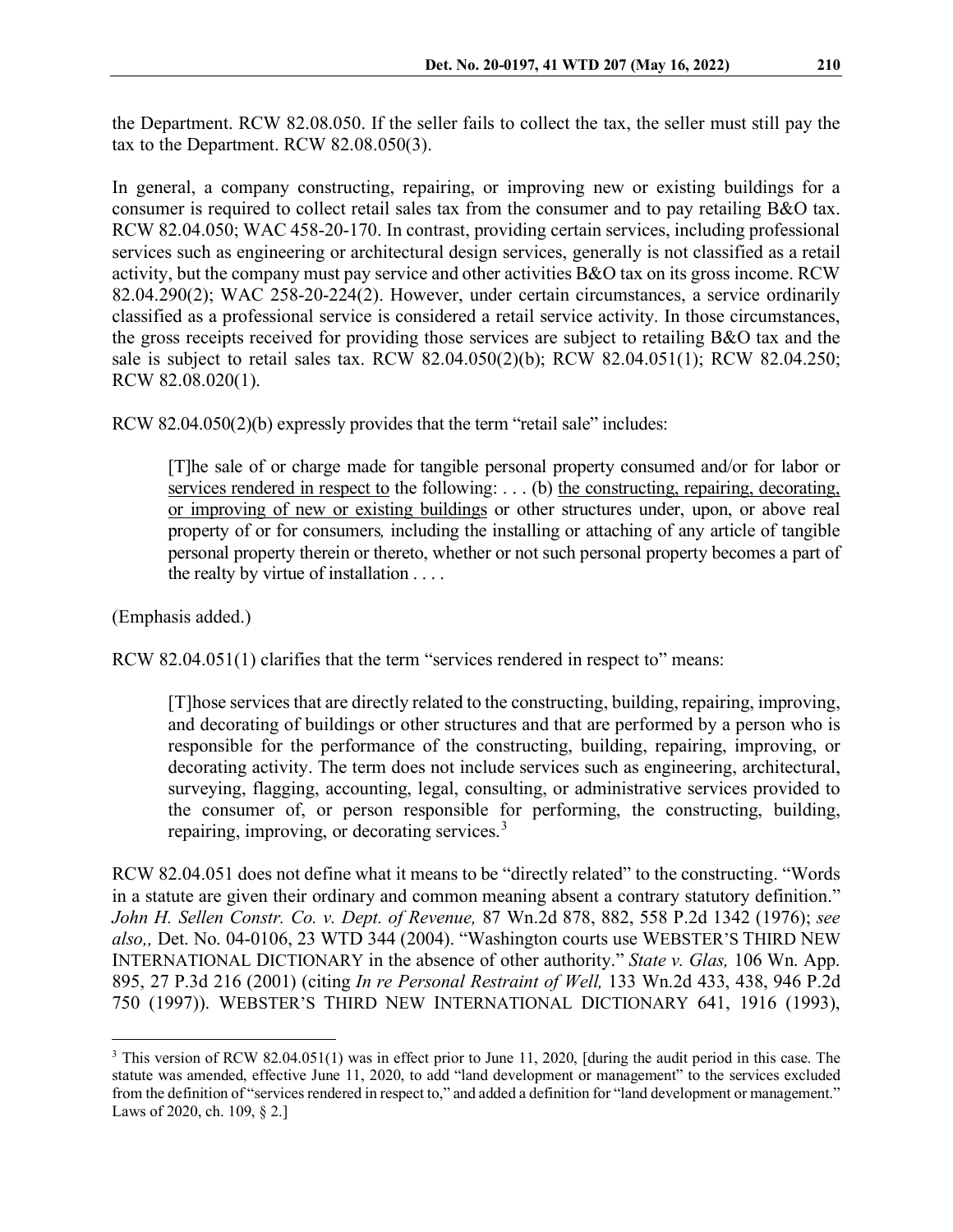defines "directly" as including "purposefully or decidedly," and "relate" as including "to show or establish a logical or causal connection between."

Therefore, only activities that bear a decided and logical connection to constructing are included within the definition of services rendered in respect to constructing. RCW 82.04.051 explains that the term "services rendered in respect to" constructing does not include "accounting, legal, consulting, or administrative services provided to the consumer of, or person responsible for performing, the constructing . . . services." We have previously held that a service is clearly related to constructing where that service "controls or determines how or when the constructing activity takes place." Det. No. 98-194, 19 WTD 9, 15 (2000). RCW 82.04.051(4) defines a person as being "responsible for performance" if that person is obligated to perform the work either personally or through a third party.

RCW 82.04.051(3) specifically addresses situations where the same person provides professional services followed by construction services. RCW 82.04.051(3) provides:

Unless otherwise provided by law, a contract or agreement under which a person is responsible for activities that are subject to tax as a service under RCW 82.04.290(2), and a subsequent contract or agreement under which the same person is responsible for constructing, building, repairing, improving, or decorating activities subject to tax under another section of this chapter, shall not be combined and taxed as a single activity if at the time of the first contract or agreement it was not contemplated by the parties, as evidenced by the facts, that the same person would be awarded both contracts.

(Emphasis added.)

The Department applied RCW 82.04.051(3) in Det. No. 15-0135, 35 WTD 135 (2016), which involved a taxpayer who provided both design services and construction services for its clients. In 35 WTD 135, the Department recognized that:

[RCW 82.04.051(3)] does not require a fixed agreement that both contracts are to be awarded to the same person, and specifically applies even when there are two separate contracts. Thus, the fact that the Taxpayer subsequently negotiates a separate contract for the construction work is not sufficient to segregate the two activities.

35 WTD at 138. The Department then went on to describe the relevant inquiry under RCW 82.04.051(3), as follows:

When the work is in fact performed by the same person, as is the case for the projects at issue here, to retain the service taxable nature of the initial work, it [is] necessary to show that the parties did not contemplate . . . that the work would be performed by the same person. *Id.* Thus, conversely, if there is evidence that the parties contemplated . . . that the design and construction work would be done by the same person, the design work will also be characterized as a retail service.